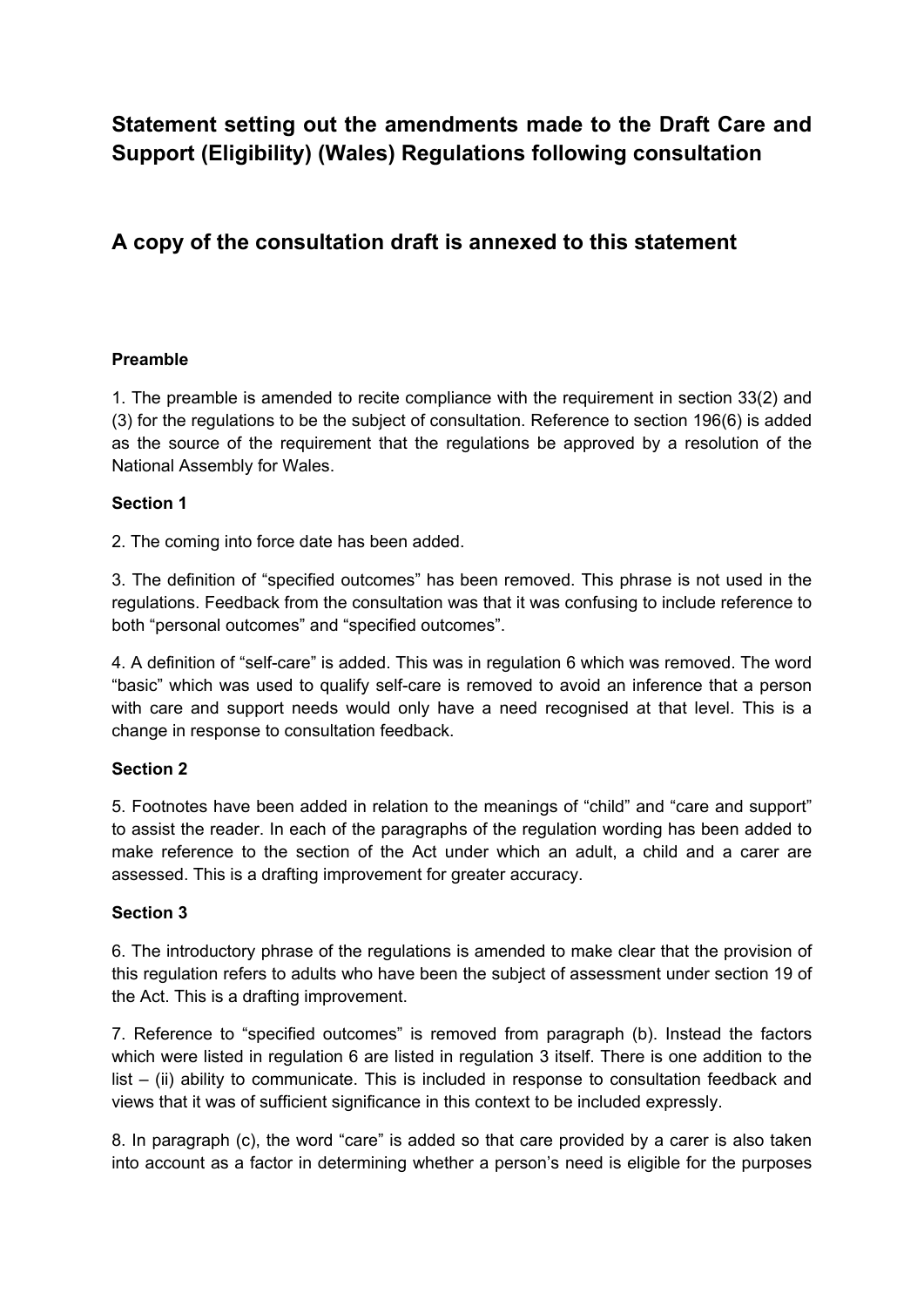of the regulations. This is an amendment linked to the removal of regulation 7 of the consultation draft.

9. In paragraph (d) "their" is replaced by "the adult's" to be more grammatically correct. Reference to "the specified outcomes" is removed. This makes the drafting simpler and removes a duplication because the outcomes are already built in to regulation 3 at an earlier point through the requirement in paragraph (b).

## **Section 4**

10. The introductory phrase of the regulations is amended to make clear that the provision of this regulation refers to children who have been the subject of assessment under section 21 of the Act. This is a drafting improvement.

11. Reference to "specified outcomes" is removed from paragraph (b). Instead the factors which were listed in regulation 6 are listed in regulation 4 itself. There is one addition to the list – (ii) ability to communicate. This is included in response to consultation feedback and views that it was of sufficient significance in this context to be included expressly.

12. In paragraph (c), the word "care" is added so that care provided by a carer is also taken into account as a factor in determining whether a person's need is eligible for the purposes of the regulations. This is an amendment linked to the removal of regulation 7 of the consultation draft.

13. In sub-paragraph (c)(iii), the word "child " is added to reflect the fact that in many cases children, particularly older children, will have an independent ability to access services available in the community.

14. In the same sub-paragraph, the phrase "other persons caring for the child" is replaced by the phrase "other persons in a parental role". The purpose of this is to avoid confusion with the concept of "carers". Under the Act a person is a carer for a child who is disabled. A parent caring for a child who is not disabled is not a carer for the purposes of the Act.

15. The wording in the definition of "relative" is amended to reflect the fact that the definition is not a complete definition but is limited to what the word means in relation to a child.

16. In paragraph (d) Reference to "the specified outcomes" is removed. This makes the drafting simpler and removes a duplication because the outcomes are already built in to regulation 4 at an earlier point through the requirement in paragraph (b).

#### **Section 5**

17. The introductory phrase of the regulations is amended to make clear that the provision of this regulation refers to carers who have been the subject of assessment under section 24 of the Act. This is a drafting improvement.

18. Subparagraph (a)(i) is amended to clarify that the person for whom a carer provides care must have needs which relate to the factors set out in paragraph (b) of regulation 3.

19. A footnote is added in relation to the definition of "disabled" to assist the reader.